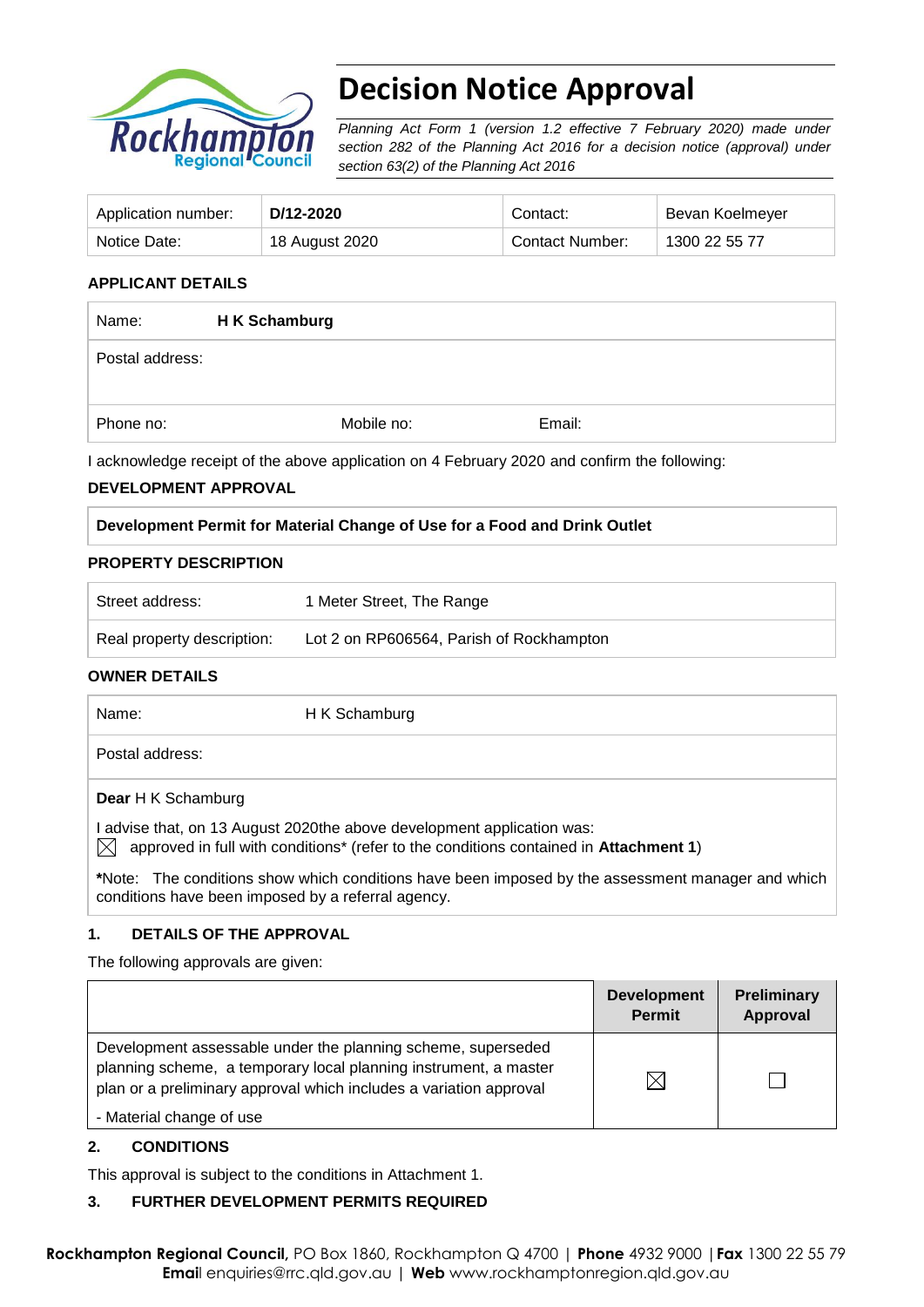Please be advised that the following development permits are required to be obtained before the development can be carried out:

| Type of development permit required | Subject of the required development permit |
|-------------------------------------|--------------------------------------------|
| <b>Operational Works</b>            | Parking Works                              |
| <b>Building Works</b>               |                                            |
| Plumbing and Drainage Works         |                                            |
| 4.<br><b>SUBMISSIONS</b>            | NIL                                        |

**5. REFERRAL AGENCIES NIL** 

#### **6. THE APPROVED PLANS**

**The approved development must be completed and maintained generally in accordance with the approved drawings and documents:**

| <b>Drawing/report title</b> | <b>Prepared by</b> | <b>Date</b>  | <b>Reference</b><br>number | <b>Revision</b> |
|-----------------------------|--------------------|--------------|----------------------------|-----------------|
| Site Plan                   | <b>SK Drafting</b> | 1 April 2020 | 20-001                     |                 |
| Proposed Floor Layout Plan  | <b>SK Drafting</b> | 1 April 2020 | 20-001                     |                 |

#### **7. CURRENCY PERIOD FOR THE APPROVAL (s.85 of the** *Planning Act***)**

The standard currency periods stated in section 85 of *Planning Act 2016* apply to each aspect of development in this approval, if not stated in the conditions of approval attached.

#### **8. STATEMENT OF REASONS**

| Description of the<br>development      | The proposed development is for a Material Change of Use for a Food and Drink<br>Outlet                                                                                                                                                                                                                                                                      |  |  |
|----------------------------------------|--------------------------------------------------------------------------------------------------------------------------------------------------------------------------------------------------------------------------------------------------------------------------------------------------------------------------------------------------------------|--|--|
| <b>Reasons for</b><br><b>Decision</b>  | a) The development is small in scale and primarily functions to service the<br>needs of the immediate local residential community;                                                                                                                                                                                                                           |  |  |
|                                        | b) The development is not anticipated to compromise the residential character<br>or existing amenity of the surrounding area;                                                                                                                                                                                                                                |  |  |
|                                        | c) The proposed use does not compromise the strategic framework in the<br>Rockhampton Region Planning Scheme 2015 (version 2);                                                                                                                                                                                                                               |  |  |
|                                        | d) Assessment of the development against the relevant zone purpose,<br>planning scheme codes and planning scheme policies demonstrates that<br>the proposed development will not cause significant adverse impacts on the<br>surrounding natural environment, built environment and infrastructure,<br>community facilities, or local character and amenity; |  |  |
|                                        | e) The proposed development does not compromise the relevant State<br>Planning Policy; and                                                                                                                                                                                                                                                                   |  |  |
|                                        | $f$ )<br>On balance, the application should be approved because the circumstances<br>favour Council exercising its discretion to approve the application even<br>though the development does not comply with an aspect of the assessment<br>benchmarks.                                                                                                      |  |  |
| <b>Assessment</b><br><b>Benchmarks</b> | The proposed development was assessed against the following assessment<br>benchmarks:                                                                                                                                                                                                                                                                        |  |  |
|                                        | Low density residential zone code;<br>٠                                                                                                                                                                                                                                                                                                                      |  |  |
|                                        | Access, parking and transport code;<br>$\bullet$                                                                                                                                                                                                                                                                                                             |  |  |
|                                        | Landscape code;<br>٠                                                                                                                                                                                                                                                                                                                                         |  |  |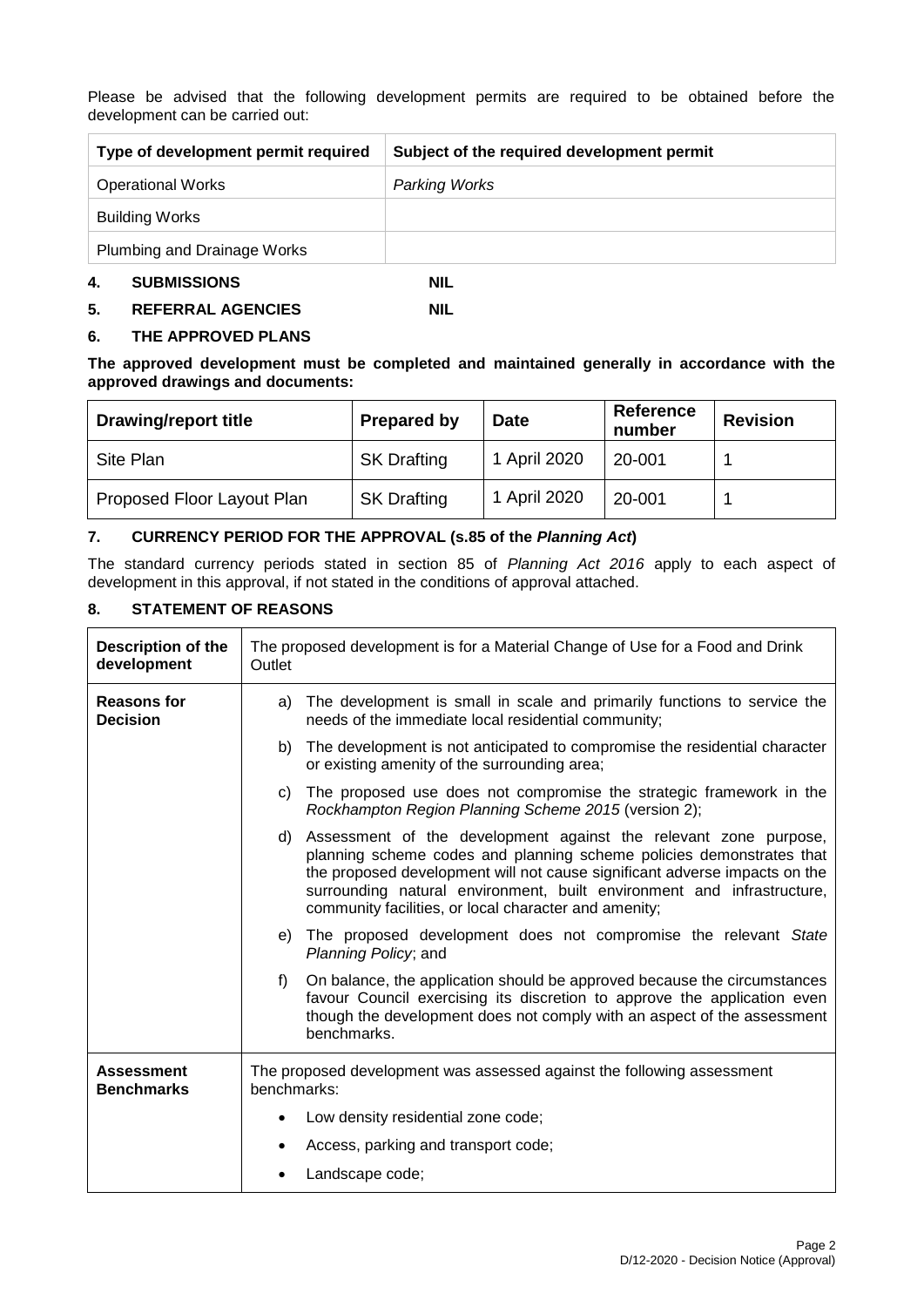|                                                    | Stormwater management code;<br>$\bullet$                                                                                                                 |                                                                                                                                                                                                                                                                                                                                                                                   |  |  |  |
|----------------------------------------------------|----------------------------------------------------------------------------------------------------------------------------------------------------------|-----------------------------------------------------------------------------------------------------------------------------------------------------------------------------------------------------------------------------------------------------------------------------------------------------------------------------------------------------------------------------------|--|--|--|
|                                                    | Waste management code; and                                                                                                                               |                                                                                                                                                                                                                                                                                                                                                                                   |  |  |  |
|                                                    | Water and sewer code.                                                                                                                                    |                                                                                                                                                                                                                                                                                                                                                                                   |  |  |  |
| <b>Compliance with</b><br>assessment<br>benchmarks | The development was assessed against all of the assessment benchmarks listed<br>above and complies with all of these with the exception(s) listed below. |                                                                                                                                                                                                                                                                                                                                                                                   |  |  |  |
|                                                    | Reasons for the approval despite non-compliance with<br><b>Assessment</b><br><b>Benchmark</b><br>benchmark                                               |                                                                                                                                                                                                                                                                                                                                                                                   |  |  |  |
|                                                    | Low density<br>residential zone<br>code (PO17 and<br>PO21)                                                                                               | The scale and intensity of the proposed Food and Drink Outlet is<br>small in nature, which is demonstrated by its minimal gross floor<br>area, low staff numbers and limited operating hours. Suitable<br>conditions have been imposed to ensure the development does<br>not generate any significant amenity impacts from the emission<br>of either light, noise, odour or dust. |  |  |  |
|                                                    |                                                                                                                                                          | The development is not anticipated to adversely impact the<br>function or capacity of the transport network, or adversely affect<br>the residential amenity of the surrounding area.                                                                                                                                                                                              |  |  |  |
| <b>Matters</b><br>prescribed by<br>regulation      | The State Planning Policy - Part $E_i$<br>(i)<br>The Central Queensland Regional Plan;<br>(ii)                                                           |                                                                                                                                                                                                                                                                                                                                                                                   |  |  |  |
|                                                    | (iii) The Rockhampton Region Planning Scheme 2015 (version 2);                                                                                           |                                                                                                                                                                                                                                                                                                                                                                                   |  |  |  |
|                                                    | (iv) Surrounding use of adjacent premises in terms of commensurate and<br>consistent development form; and                                               |                                                                                                                                                                                                                                                                                                                                                                                   |  |  |  |
|                                                    | (v) The common material, being the material submitted with the application.                                                                              |                                                                                                                                                                                                                                                                                                                                                                                   |  |  |  |

### **9. APPEAL RIGHTS**

The rights of an applicant to appeal to a tribunal or the Planning and Environment Court against a decision about a development application are set out in chapter 6, part 1 of the *Planning Act 2016*. There may also be a right to make an application for a declaration by a tribunal (see chapter 6, part 2 of the *Planning Act 2016).*

#### *Appeal by an applicant*

An applicant for a development application may appeal to the Planning and Environment Court against the following:

- the refusal of all or part of the development application
- a provision of the development approval
- the decision to give a preliminary approval when a development permit was applied for
- a deemed refusal of the development application.

An applicant may also have a right to appeal to the Development tribunal. For more information, see schedule 1 of the *Planning Act 2016*.

The timeframes for starting an appeal in the Planning and Environment Court are set out in section 229 of the *Planning Act 2016*.

**Attachment 2** is an extract from the *Planning Act 2016* that sets out the applicant's appeal rights and the appeal rights of a submitter.

#### **10. WHEN THE DEVELOPMENT APPROVAL TAKES EFFECT**

This development approval takes effect:

From the time the decision notice is given – if there is no submitter and the applicant does not appeal the decision to the court.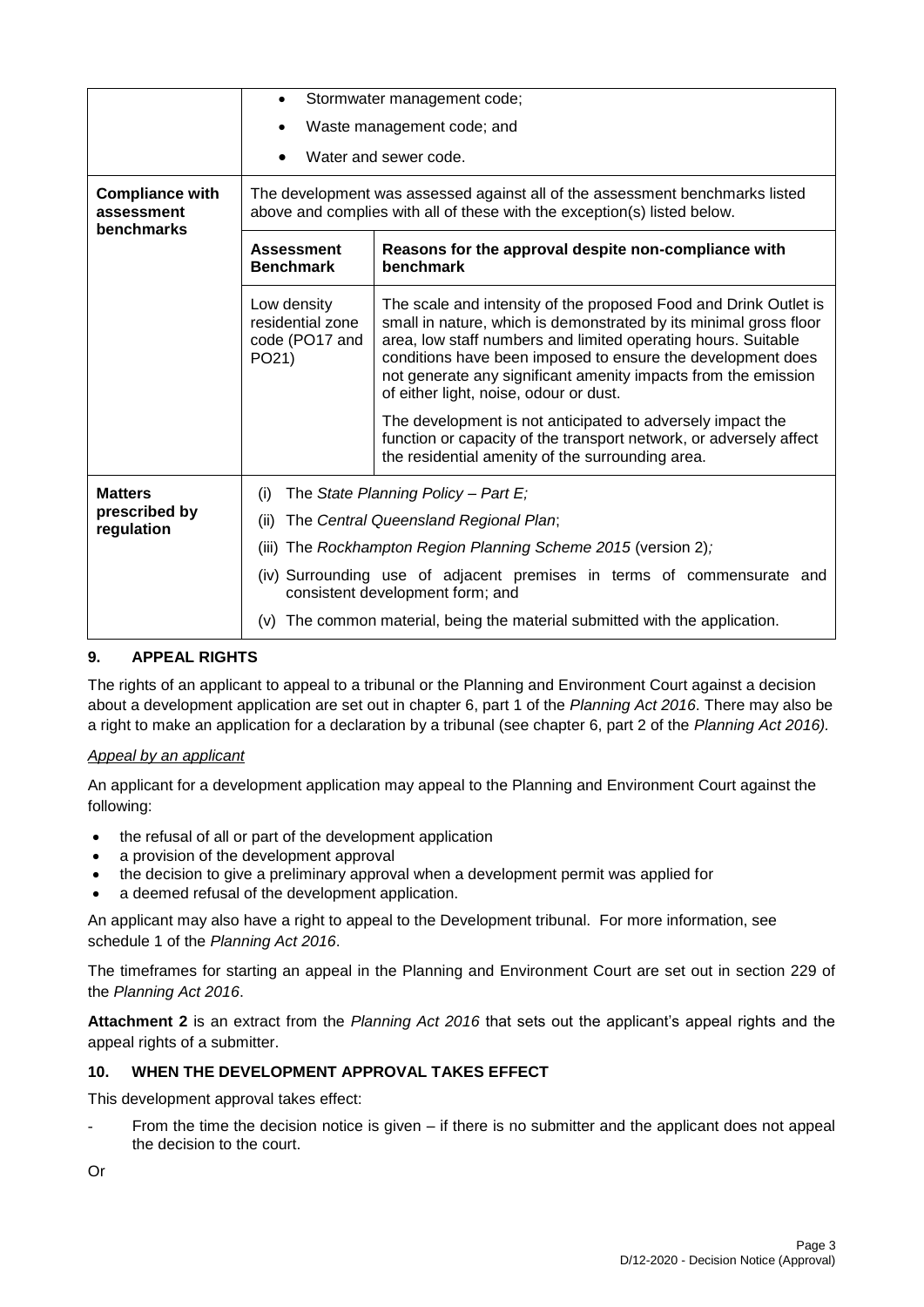- When the submitter's appeal period ends – if there is a submitter and the applicant does not appeal the decision to the court.

Or

- Subject to the decision of the court, when the appeal is finally decided – if an appeal is made to the court.

#### **11. ASSESSMENT MANAGER**

| Name: | Tarnya Fitzgibbon<br><b>COORDINATOR</b> | Signature: | Date: 18 August 2020 |
|-------|-----------------------------------------|------------|----------------------|
|       | DEVELOPMENT ASSESSMENT                  |            |                      |

#### **Attachment 1 – Conditions of the approval**

*Part 1* **–** *Conditions imposed by the assessment manager [Note: where a condition is imposed about infrastructure under Chapter 4 of the Planning Act 2016, the relevant provision of the Act under which this condition was imposed must be specified.]*

#### **Attachment 2—Extract on appeal rights**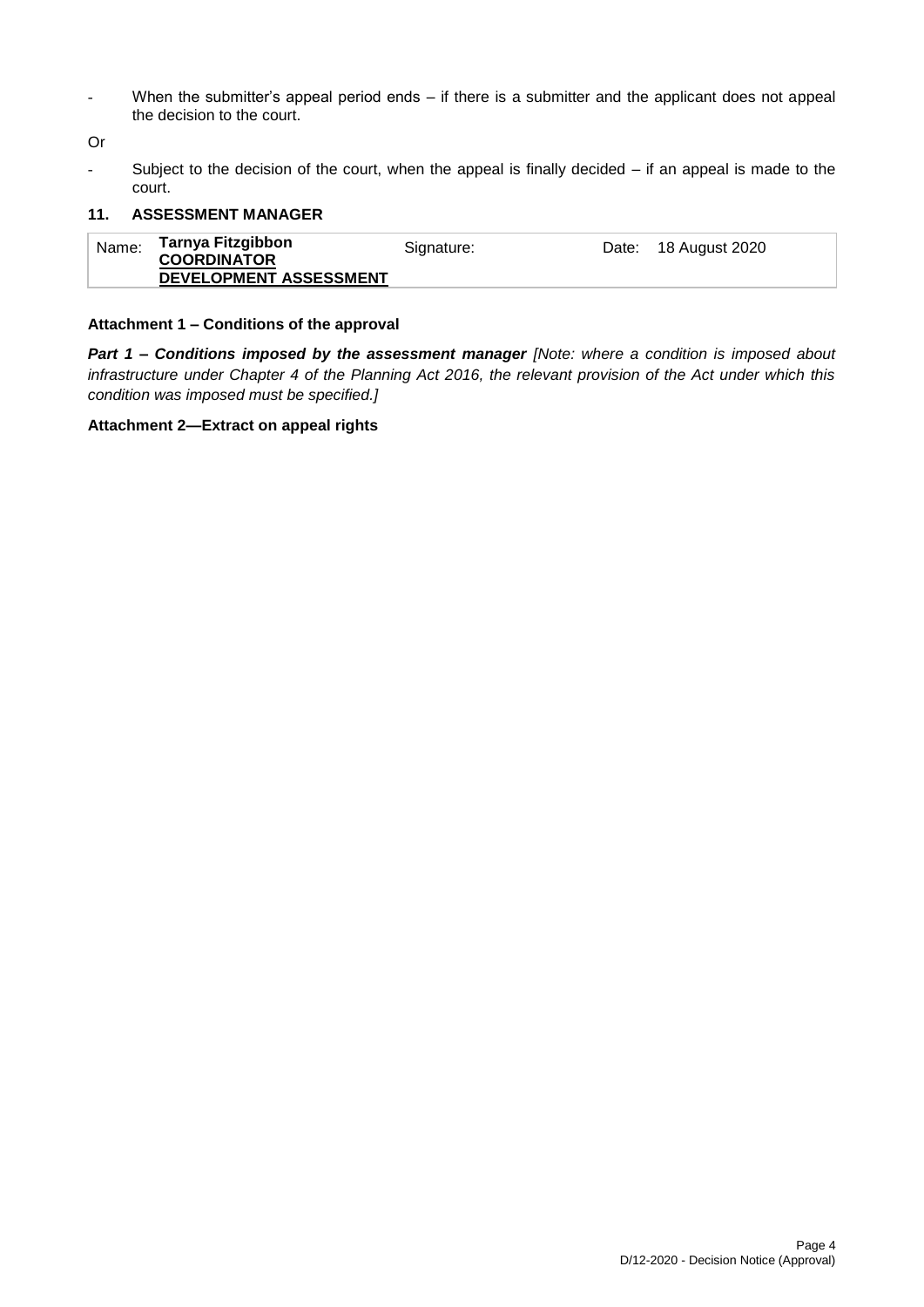

## **Attachment 1 – Part 1 Rockhampton Regional Council Conditions**

*Planning Act 2016*

- 1.0 ADMINISTRATION
- 1.1 The Developer and their employee, agent, contractor or invitee is responsible for ensuring compliance with the conditions of this development approval.
- 1.2 Where these Conditions refer to "Council" in relation to requiring Council to approve or to be satisfied as to any matter, or conferring on the Council a function, power or discretion, that role may be fulfilled in whole or in part by a delegate appointed for that purpose by the Council.
- 1.3 All conditions, works, or requirements of this development approval must be undertaken, completed, and be accompanied by a Compliance Certificate for any operational works required by this development approval:
	- 1.3.1 to Council's satisfaction;
	- 1.3.2 at no cost to Council; and
	- 1.3.3 prior to the commencement of the use,

unless otherwise stated.

- 1.4 Infrastructure requirements of this development approval must be contributed to the relevant authorities, where applicable, at no cost to Council, prior to the commencement of the use, unless otherwise stated.
- 1.5 The following further Development Permits must be obtained prior to the commencement of any works associated with their purposes:
	- 1.5.1 Operational Works:
		- (i) Parking Works.
	- 1.5.2 Plumbing and Drainage Works; and
	- 1.5.3 Building Works.
- 1.6 All works must be designed, constructed and maintained in accordance with the relevant Council policies, guidelines and standards, unless otherwise stated.
- 1.7 All engineering drawings/specifications, design and construction works must be in accordance with the requirements of the relevant *Australian Standards* and must be approved, supervised and certified by a Registered Professional Engineer of Queensland.

## 2.0 APPROVED PLANS AND DOCUMENTS

2.1 The approved development must be completed and maintained generally in accordance with the approved plans and documents, except where amended by any condition of this development approval:

| <b>Drawing/report title</b>           | <b>Prepared</b><br>by | <b>Date</b>  | <b>Reference</b><br>number | <b>Revision</b> |
|---------------------------------------|-----------------------|--------------|----------------------------|-----------------|
| Site Plan                             | <b>SK Drafting</b>    | 1 April 2020 | 20-001                     |                 |
| <b>Proposed Floor Layout</b><br>Plan* | <b>SK Drafting</b>    | 1 April 2020 | 20-001                     |                 |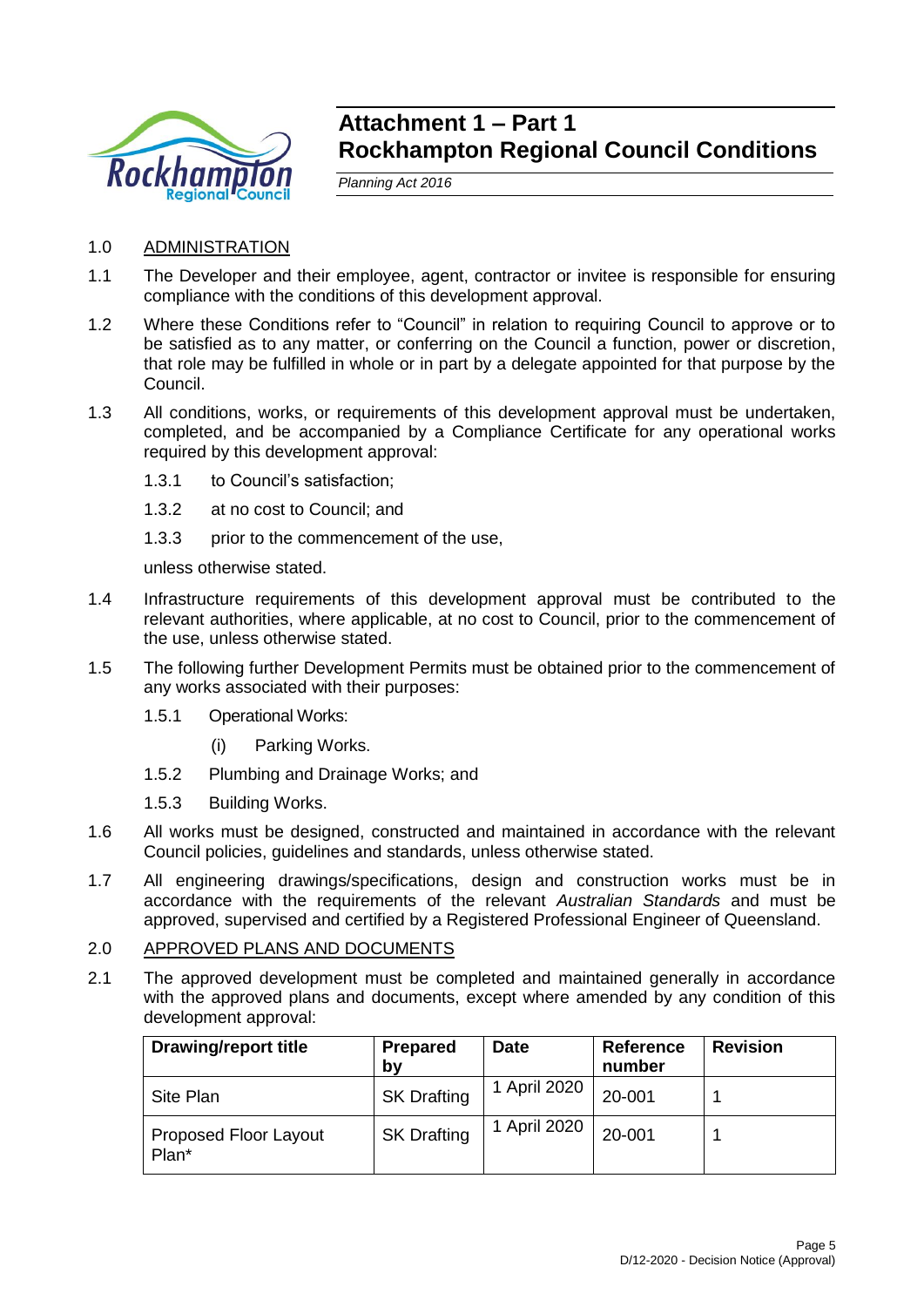\*Advisory Note: The outdoor dining area as annotated on the 'proposed floor layout plan' is not approved as part of this development. For further information, please refer to Advisory Note 8.

- 2.2 Where there is any conflict between the conditions of this development approval and the details shown on the approved plans and documents, the conditions of this development approval must prevail.
- 2.3 Where conditions require the above plans or documents to be amended, the revised document(s) must be submitted for approval by Council prior to the commencement of the use.
- 3.0 PARKING WORKS
- 3.1 A Development Permit for Operational Works (parking works) must be obtained prior to the commencement of any parking works on the development site.
- 3.2 All parking works must be designed and constructed in accordance with the approved plans (refer to condition 2.1), *Capricorn Municipal Development Guidelines*, and *Australian Standard AS2890 "Parking facilities"* and the provisions of a Development Permit for Operational Works (parking works).
- 3.3 All car parking and vehicle manoeuvring areas must be paved or sealed to Council's satisfaction.
- 3.4 A minimum of two (2) parking spaces must be provided on-site in accordance with the approved Site Plan (refer to condition 2.1).
- 3.5 Parking spaces must be line-marked in accordance with the approved Site Plan (refer to condition 2.1) and in accordance with the *Australian Standard AS2890 "Parking facilities"* and the provisions of a Development Permit for Operational Works (parking works).

#### 4.0 PLUMBING AND DRAINAGE WORKS

- 4.1 All internal plumbing and drainage works must be designed and constructed in accordance with the approved plans (refer to condition 2.1), *Capricorn Municipal Development Guidelines*, *Water Supply (Safety and Reliability) Act 2008, Plumbing and Drainage Act 2018*, Council's Plumbing and Drainage Policies and the provisions of a Development Permit for Plumbing and Drainage Works.
- 4.2 The development must remain connected to Council's reticulated sewerage and water networks.
- 4.3 The existing sewerage and water connection point(s) must be retained, and upgraded if necessary, to service the development.
- 4.4 Adequate domestic and fire-fighting protection must be provided to the development, and must be certified by a hydraulic engineer or other suitably qualified person.
- 4.5 Sewer connections and water meter boxes located within trafficable areas must be raised or lowered to suit the finished surface levels and must be provided with heavy duty trafficable lids.
- 4.6 Alteration, disconnection or relocation of internal plumbing and sanitary drainage works associated with the existing building must be in accordance with regulated work under the *Plumbing and Drainage Act 2018* and Council's Plumbing and Drainage Policies.
- 4.7 Sewerage trade waste permits must be obtained for the discharge of any non-domestic waste into Council's reticulated sewerage network. Arrestor traps must be provided where commercial or non-domestic waste is proposed to be discharged into the sewer system.

#### 5.0 ROOF AND ALLOTMENT DRAINAGE WORKS

5.1 All roof and allotment drainage works must be designed and constructed in accordance with the approved plans (refer to condition 2.1), *Queensland Urban Drainage Manual*, *Capricorn Municipal Development Guidelines* and sound engineering practice.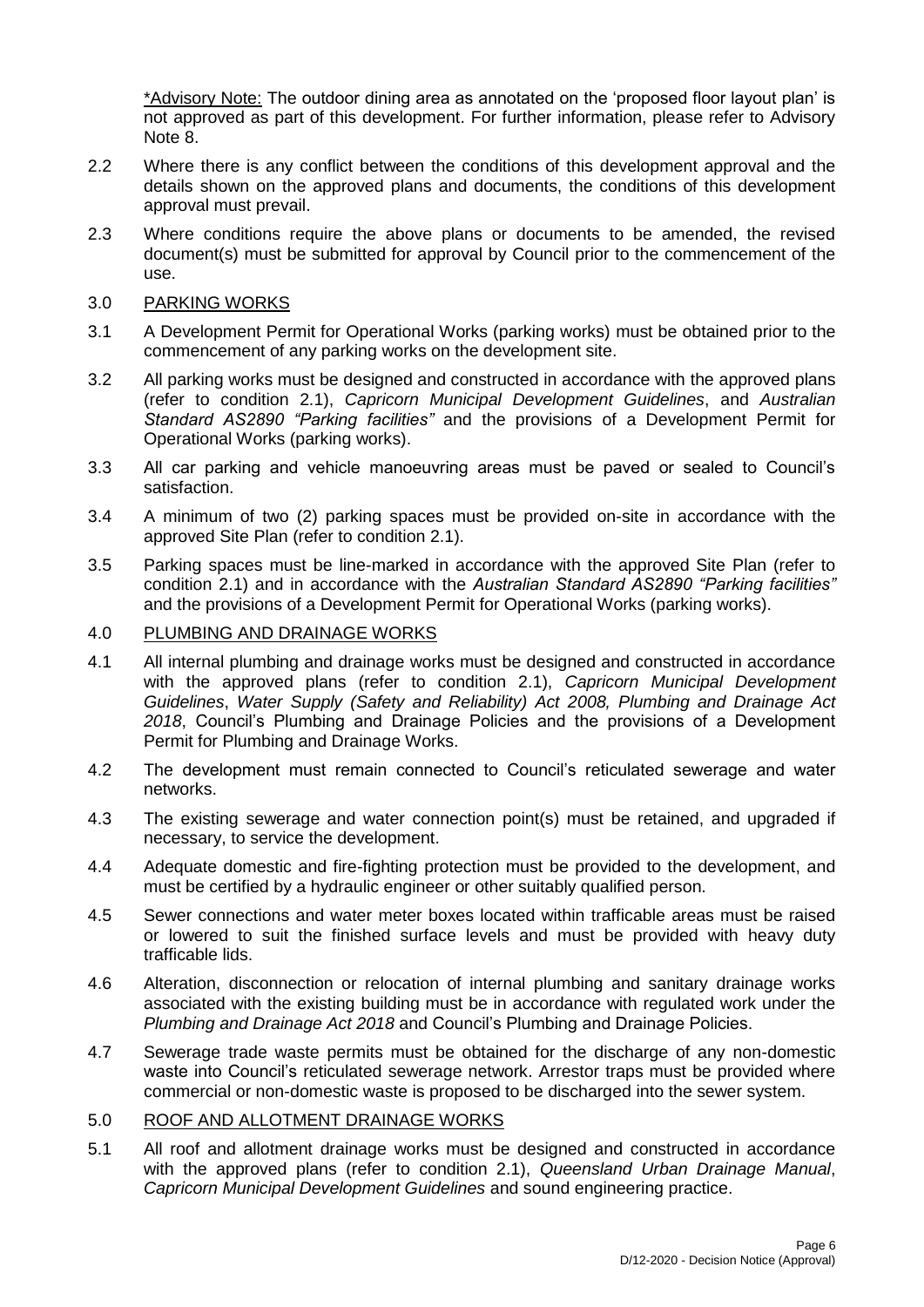- 5.2 All roof and allotment runoff from the development must be directed to a lawful point of discharge and must not restrict, impair or change the natural flow of runoff water or cause a nuisance to surrounding land or infrastructure.
- 6.0 SITE WORKS
- 6.1 All earthworks must be undertaken in accordance with *Australian Standard AS3798 "Guidelines on earthworks for commercial and residential developments".*
- 6.2 Site works must be constructed such that they do not, at any time, in any way restrict, impair or change the natural flow of runoff water, or cause a nuisance or worsening to surrounding land or infrastructure.
- 6.3 Retaining structures above one (1) metre in height that are not incidental works to a Development Permit for Building Works, must not be constructed unless separately and specifically certified by a Registered Professional Engineer of Queensland and must be approved as part of a Development Permit for Operational Works (site works).

### 7.0 BUILDING WORKS

- 7.1 A Building Works Permit for a change of building classification will be required in accordance with the *Building Act 1975*.
- 7.2 Access to and use of the land the subject of this application must comply with the provisions of the *Disability Discrimination Act 1992* and/or the *Anti-Discrimination Act 1991*. If either of those statutes require the provision of access or facilities in a way that is inconsistent with this development approval, those facilities must be provided.
- 7.3 Any lighting devices associated with the development, such as sensory lighting, must be positioned on the development site and shielded so as not to cause glare or other nuisance to nearby residents and motorists. Night lighting must be designed, constructed and operated in accordance with *Australian Standard AS4282 "Control of the obtrusive effects of outdoor lighting"*.
- 7.4 All external elements, such as but not limited to air conditioners, must be adequately screened from public view, to Council's satisfaction.
- 7.5 An impervious paved waste storage area must be provided in accordance with the approved plans (refer to condition 2.1) and the *Environmental Protection Regulation 2008* and must be:
	- 7.5.1 designed and located so as not to cause a nuisance to neighbouring properties;
	- 7.5.2 setback a minimum of two (2) metres from any road frontage; and
	- 7.5.3 provided with a washdown facility equipped with a suitable hosecock and hoses at the refuse container area. Washdown must be drained to the sewer in accordance with the Sewerage Trade Waste provisions and the *Plumbing and Drainage Act 2018.*

As an alternative to a washdown facility, a fully contained commercial bin cleaning service is acceptable provided no wastewater is discharged from the site to Council's sewer network.

#### 8.0 LANDSCAPING WORKS

8.1 All landscaping must be maintained generally in accordance with the approved plans (refer to condition 2.1). The landscaped areas must be subject to an ongoing watering, maintenance and replanting programme. Where replanting is undertaken, this must predominantly contain plant species that have a low water dependency.

#### 9.0 ELECTRICITY AND TELECOMMUNICATIONS

9.1 Electricity and telecommunications services must be provided to the development in accordance with the standards and requirements of the relevant service provider(s).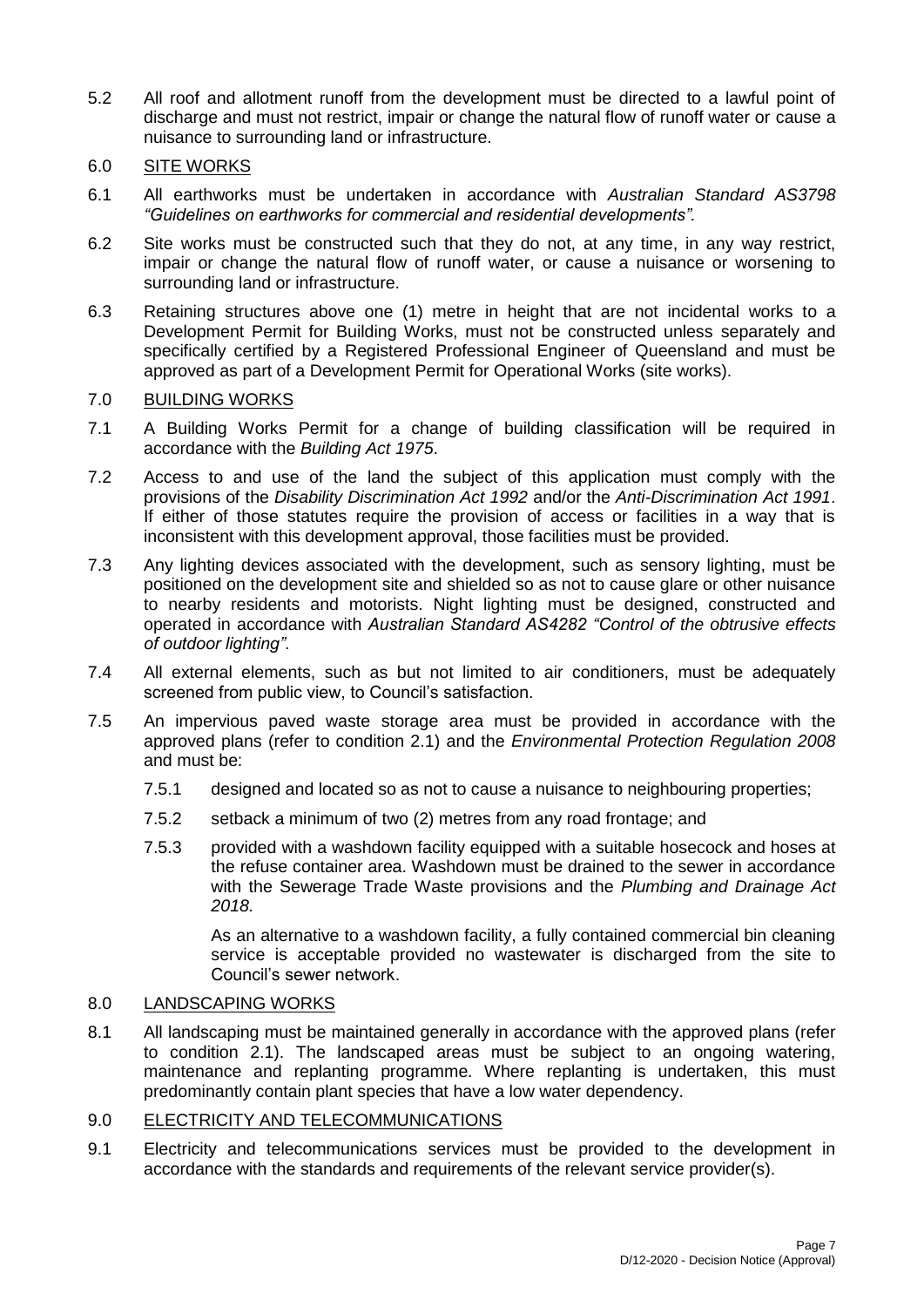## 10.0 ASSET MANAGEMENT

- 10.1 Any alteration necessary to electricity, telephone, water mains, sewerage mains, and/or public utility installations resulting from the development or in connection with the development, must be undertaken and completed at no cost to Council.
- 10.2 Any damage to existing stormwater, water supply and sewerage infrastructure, kerb and channel, pathway or roadway (including removal of concrete slurry from public land and Council infrastructure), that occurs while any works are being carried out in association with this development approval must be repaired at full cost to the developer. This includes the reinstatement of any existing traffic signs or pavement markings that may have been removed or damaged.
- 11.0 ENVIRONMENTAL
- 11.1 An Erosion Control and Stormwater Control Management Plan in accordance with the *Capricorn Municipal Design Guidelines*, must be:
	- 11.1.1 implemented, monitored and maintained for the duration of the works, and until all exposed soil areas are permanently stabilised (for example, turfed, hydromulched, concreted, landscaped); and
	- 11.1.2 available on-site for inspection by Council Officers whilst all works are being carried out.

#### 12.0 ENVIRONMENTAL HEALTH

- 12.1 Operations on the site must have no significant impact on the amenity of adjoining premises or the surrounding area due to the emission of light, noise or dust.
- 12.2 Odour and visible contaminants, including but not limited to dust, fume, smoke, aerosols, overspray or particulates, must not be released to the environment in a manner that will or may cause environmental nuisance or harm unless such release is authorised by Council.
- 12.3 Noise emitted from the activity must not cause an environmental nuisance. When requested by Council, noise monitoring must be undertaken and recorded within three (3) months, to investigate any genuine complaint of nuisance caused by noise. The monitoring data, an analysis of the data and a report, including noise mitigation measures, must be provided to Council within fourteen (14) days of the completion of the investigation. Council may require any noise mitigation measures identified in the assessment to be implemented within appropriate timeframes. Noise measurements must be compared with the acoustic quality objectives specified in the most recent edition of the *Environmental Protection (Noise) Policy 2008*.
- 12.4 Plant and equipment, such as but not limited to air conditioners and cooking canopy(s), must be maintained in proper working order at all times, in accordance with the manufacturer's directions to ensure the efficiency of the equipment.

#### 13.0 OPERATING PROCEDURES

- 13.1 All construction materials, waste, waste skips, machinery and contractors' vehicles must be located and stored or parked within the development site. Storage of materials or parking of construction machinery or contractors' vehicles must not occur within Meter Street.
- 13.2 The hours of operations for the Food and Drink Outlet must be limited to:
	- (i) 0600 hours to 1530 hours on all days, being Monday to Sunday including Public Holidays.
- 13.3 All commercial vehicles associated with the Food and Drink Outlet, excluding waste collection vehicles, must be limited to light vehicles, which do not exceed a gross vehicle mass of 4.5 tonnes tare weight.
- 13.4 The loading and/or unloading of delivery vehicles, must be limited to between the hours of 0700 and 1600 on all days, being Monday to Sunday including Public Holidays. No delivery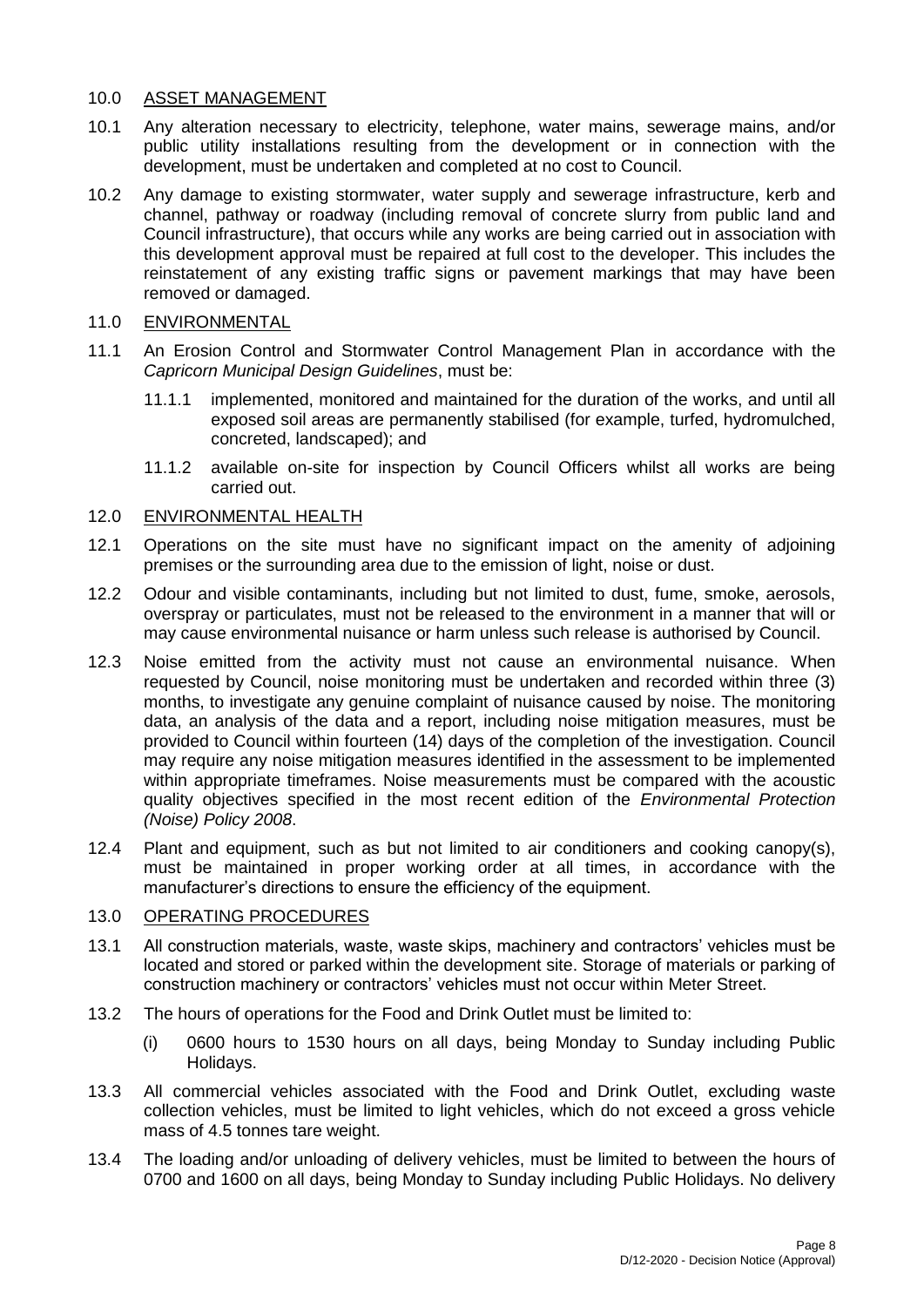vehicles are to enter the development site or be waiting outside of the site for unloading/loading, outside of these times.

- 13.5 The loading and/or unloading of waste collection vehicles must be limited to between the hours of 0700 and 1600 on Saturday and Sunday only. No waste collection vehicles are to enter the development site or be waiting outside of the site for unloading/loading, outside of these days/times.
- 13.6 The Food and Drink Outlet is restricted to a total of five (5) staff working on the site at any given time. For clarity, this is inclusive of owners, managers, supervisors, employees etc.
- 13.7 A 1.8 metre high solid screen fence must be provided and maintained along all of the site's side and rear property boundaries.
- 13.8 All waste storage areas must be:
	- 13.8.1 kept in a clean and tidy condition; and
	- 13.8.2 maintained in accordance with *Environmental Protection Regulation 2008*.

#### ADVISORY NOTES

#### NOTE 1. Aboriginal Cultural Heritage

It is advised that under section 23 of the *Aboriginal Cultural Heritage Act 2003*, a person who carries out an activity must take all reasonable and practicable measures to ensure the activity does not harm Aboriginal cultural heritage (the "cultural heritage duty of care"). Maximum penalties for breaching the duty of care are listed in the Aboriginal cultural heritage legislation. The information on Aboriginal cultural heritage is available on the Department of Aboriginal and Torres Strait Islander and Partnerships website [www.datsip.qld.gov.au.](http://www.datsip.qld.gov.au/)

#### NOTE 2. Asbestos Removal

Any demolition and/or removal works involving asbestos materials must be undertaken in accordance with the requirements of the *Work Health and Safety Act 2011* and *Public Health Act 2005*.

#### NOTE 3. General Environmental Duty

General environmental duty under the *Environmental Protection Act 1994* prohibits unlawful environmental nuisance caused by noise, aerosols, particles, dust, ash, fumes, light, odour or smoke beyond the boundaries of the development site during all stages of the development including earthworks, construction and operation.

#### NOTE 4. Licensable Activities

Should an activity licensable by Rockhampton Regional Council be proposed for the development site, Council's Environment and Public Health Unit must be consulted to determine whether any approvals are required. Such activities may include food preparation, storage of dangerous goods or environmentally relevant activities. Approval for such activities is required before 'fit out' and operation.

### NOTE 5. General Safety Of Public During Construction

The *Work Health and Safety Act 2011* and *Manual of Uniform Traffic Control Devices* must be complied with in carrying out any construction works, and to ensure safe traffic control and safe public access in respect of works being constructed on a road.

## NOTE 6. Infrastructure Charges Notice

This application is subject to infrastructure charges in accordance with Council policies. The charges are presented on an Infrastructure Charges Notice.

#### NOTE 7. Advertising Devices

Any Advertising device associated with or attached to the development must be carried out in accordance with the applicable Advertising Devices Code in the Council Planning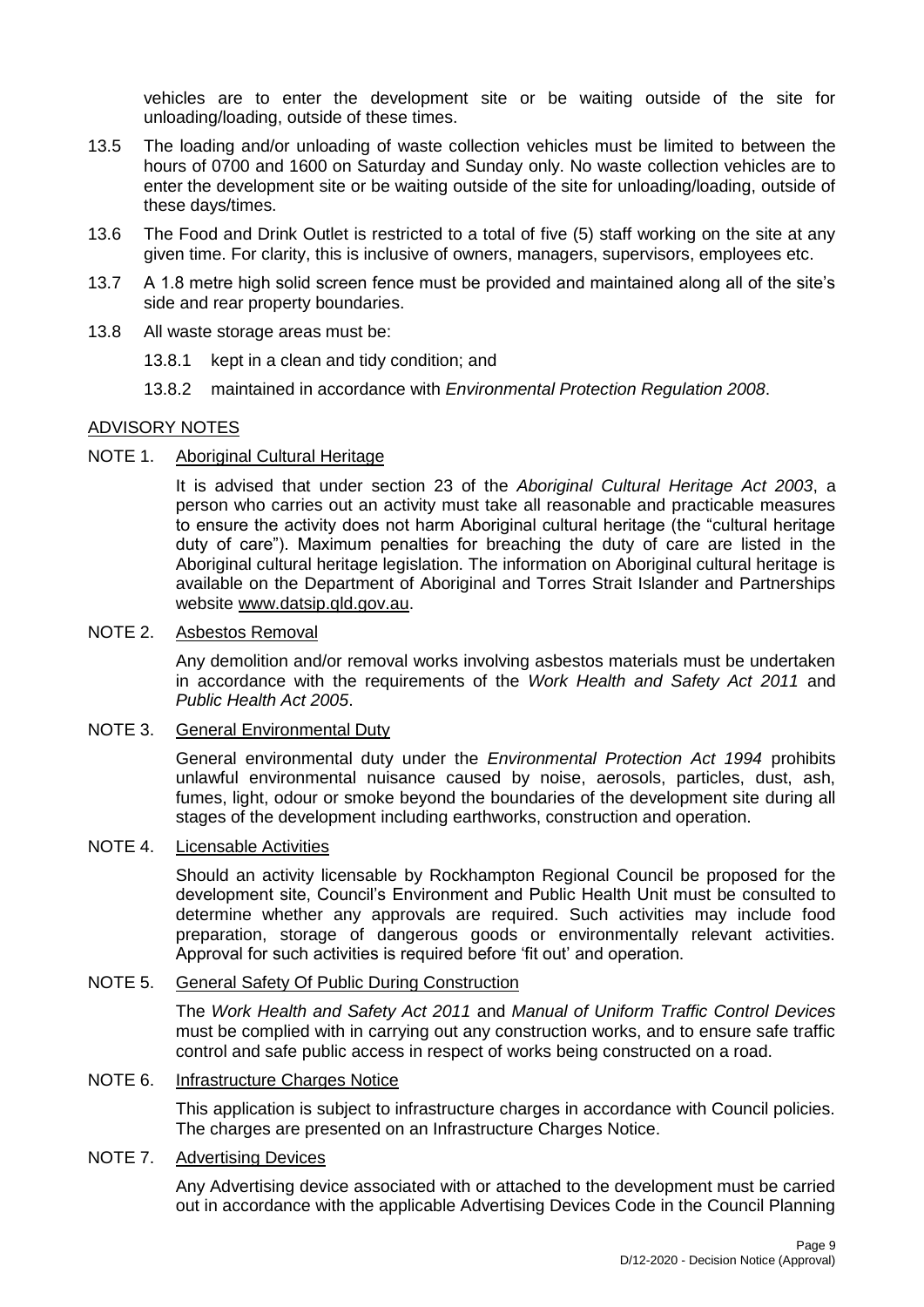Scheme or else a separate Development Permit for Operational Works (advertising device) will be required.

### NOTE 8. Commercial Use of Roads (Footpath Dining)

Food businesses wanting to provide footpath dining on local government controlled areas and roads require approval in accordance with Subordinate *Local Law No. 1.2 (Commercial Use of Local Government Controlled Areas and Roads) 2011*.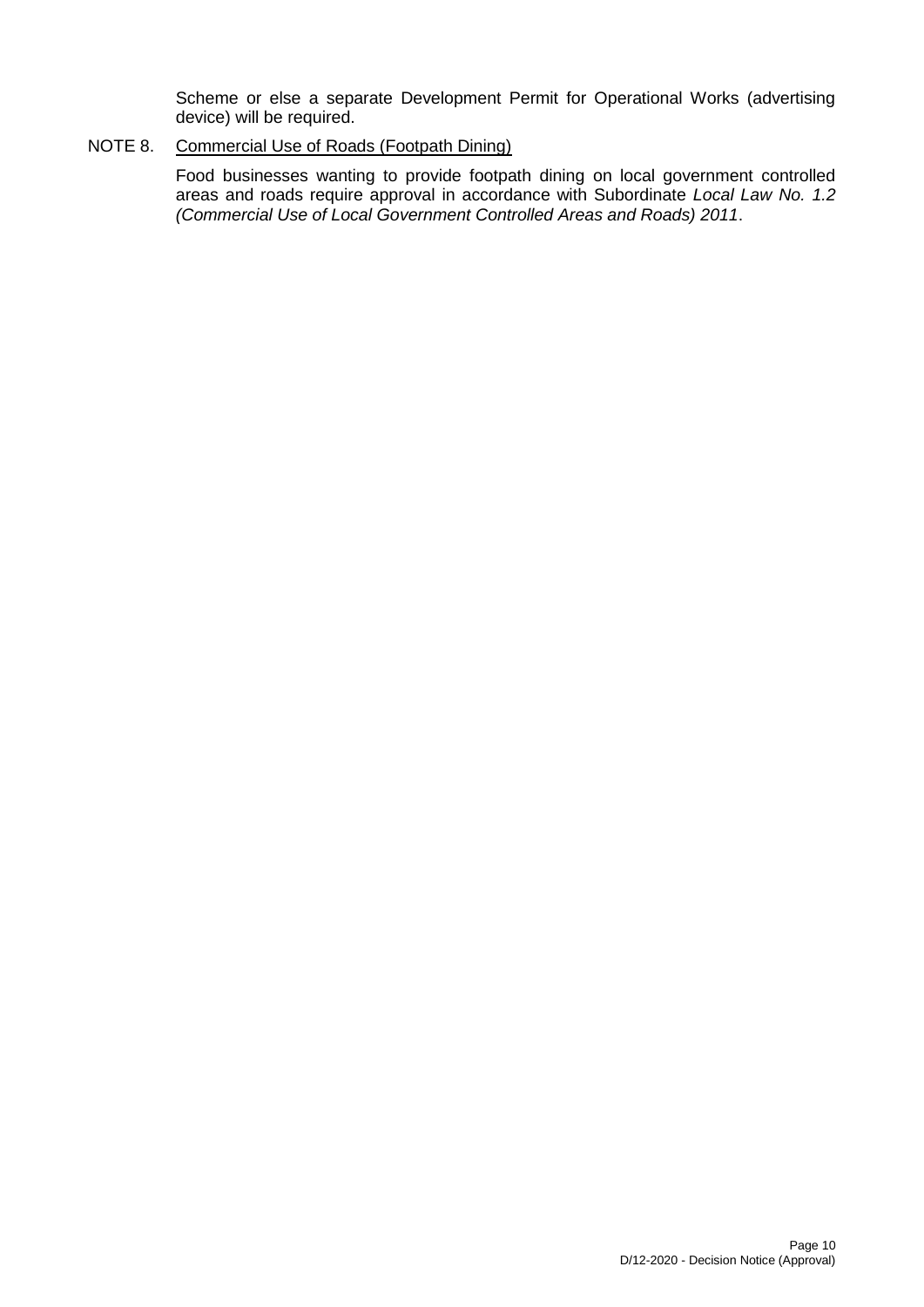

## **Attachment 2 - Appeal Rights**

*PLANNING ACT 2016*

The following is an extract from the *Planning Act 2016 (Chapter 6)*

#### *Appeal rights*

#### *229 Appeals to tribunal or P&E Court*

- (1) Schedule 1 states—
	- (a) matters that may be appealed to— (i)either a tribunal or the P&E Court; or (ii)only a tribunal; or (iii)only the P&E Court; and
	- (b) the person—

(i)who may appeal a matter (the **appellant**); and (ii)who is a respondent in an appeal of the matter; and (iii)who is a co-respondent in an appeal of the matter; and

- (iv)who may elect to be a co-respondent in an appeal of the matter.
- (2) An appellant may start an appeal within the appeal period.
- (3) The **appeal period** is—
	- (a) for an appeal by a building advisory agency—10 business days after a decision notice for the decision is given to the agency or
	- (b) for an appeal against a deemed refusal—at any time after the deemed refusal happens; or
	- (c) for an appeal against a decision of the Minister, under chapter 7, part 4, to register premises or to renew the registration of premises—20 business days after a notice is published under section 269(3)(a) or (4); or
	- (d) for an appeal against an infrastructure charges notice— 20 business days after the infrastructure charges notice is given to the person; or
	- (e) for an appeal about a deemed approval of a development application for which a decision notice has not been given—30 business days after the applicant gives the deemed approval notice to the assessment manager; or
	- (f) for any other appeal—20 business days after a notice of the decision for the matter, including an enforcement notice, is given to the person.

#### Note—

See the P&E Court Act for the court's power to extend the appeal period.

- (4) Each respondent and co-respondent for an appeal may be heard in the appeal.
- (5) If an appeal is only about a referral agency's response, the assessment manager may apply to the tribunal or P&E Court to withdraw from the appeal.
- (6) To remove any doubt, it is declared that an appeal against an infrastructure charges notice must not be about—
	- (a) the adopted charge itself; or
	- (b) for a decision about an offset or refund—
		- (i) the establishment cost of trunk infrastructure identified in a LGIP; or

(ii) the cost of infrastructure decided using the method

#### included in the local government's charges resolution. **230 Notice of appeal**

- (1) An appellant starts an appeal by lodging, with the registrar of the tribunal or P&E Court, a notice of appeal that—
	- (a) is in the approved form; and
	- (b) succinctly states the grounds of the appeal.
- (2) The notice of appeal must be accompanied by the required fee.
- (3) The appellant or, for an appeal to a tribunal, the registrar must, within the service period, give a copy of the notice of appeal to—
- (a) the respondent for the appeal; and
- (b) each co-respondent for the appeal; and
- (c) for an appeal about a development application under schedule 1, table 1, item 1—each principal submitter for the development application; and
- (d) for an appeal about a change application under schedule 1, table 1, item 2—each principal submitter for the change application; and
- (e) each person who may elect to become a co-respondent for the appeal, other than an eligible submitter who is not a principal submitter in an appeal under paragraph (c) or (d); and
- (f) for an appeal to the P&E Court—the chief executive; and
- (g) for an appeal to a tribunal under another Act—any other person who the registrar considers appropriate.
- (4) The **service period** is—
	- (a) if a submitter or advice agency started the appeal in the P&E Court—2 business days after the appeal is started; or
	- (b) otherwise—10 business days after the appeal is started.
- (5) A notice of appeal given to a person who may elect to be a co-respondent must state the effect of subsection
- (6) A person elects to be a co-respondent by filing a notice of election, in the approved form, within 10 business days after the notice of appeal is given to the person*.*
- **231 Other appeals**
- (1) Subject to this chapter, schedule 1 and the P&E Court Act, unless the Supreme Court decides a decision or other matter under this Act is affected by jurisdictional error, the decision or matter is non-appealable.
- (2) The Judicial Review Act 1991, part 5 applies to the decision or matter to the extent it is affected by jurisdictional error.
- (3) A person who, but for subsection (1) could have made an application under the Judicial Review Act 1991 in relation to the decision or matter, may apply under part 4 of that Act for a statement of reasons in relation to the decision or matter.
- (4) In this section— **decision** includes—
	- (a) conduct engaged in for the purpose of making a decision; and
	- (b) other conduct that relates to the making of a decision; and
	- (c) the making of a decision or the failure to make a decision; and
	- (d) a purported decision; and
	- (e) a deemed refusal.

**non-appealable**, for a decision or matter, means the decision or matter—

- (a) is final and conclusive; and
- (b) may not be challenged, appealed against, reviewed, quashed, set aside or called into question in any other way under the Judicial Review Act 1991 or otherwise, whether by the Supreme Court, another court, a tribunal or another entity; and
- (c) is not subject to any declaratory, injunctive or other order of the Supreme Court, another court, a tribunal or another entity on any ground.

#### **232 Rules of the P&E Court**

- (1) A person who is appealing to the P&E Court must comply with the rules of the court that apply to the appeal.
- (2) However, the P&E Court may hear and decide an appeal even if the person has not complied with rules of the P&E Court.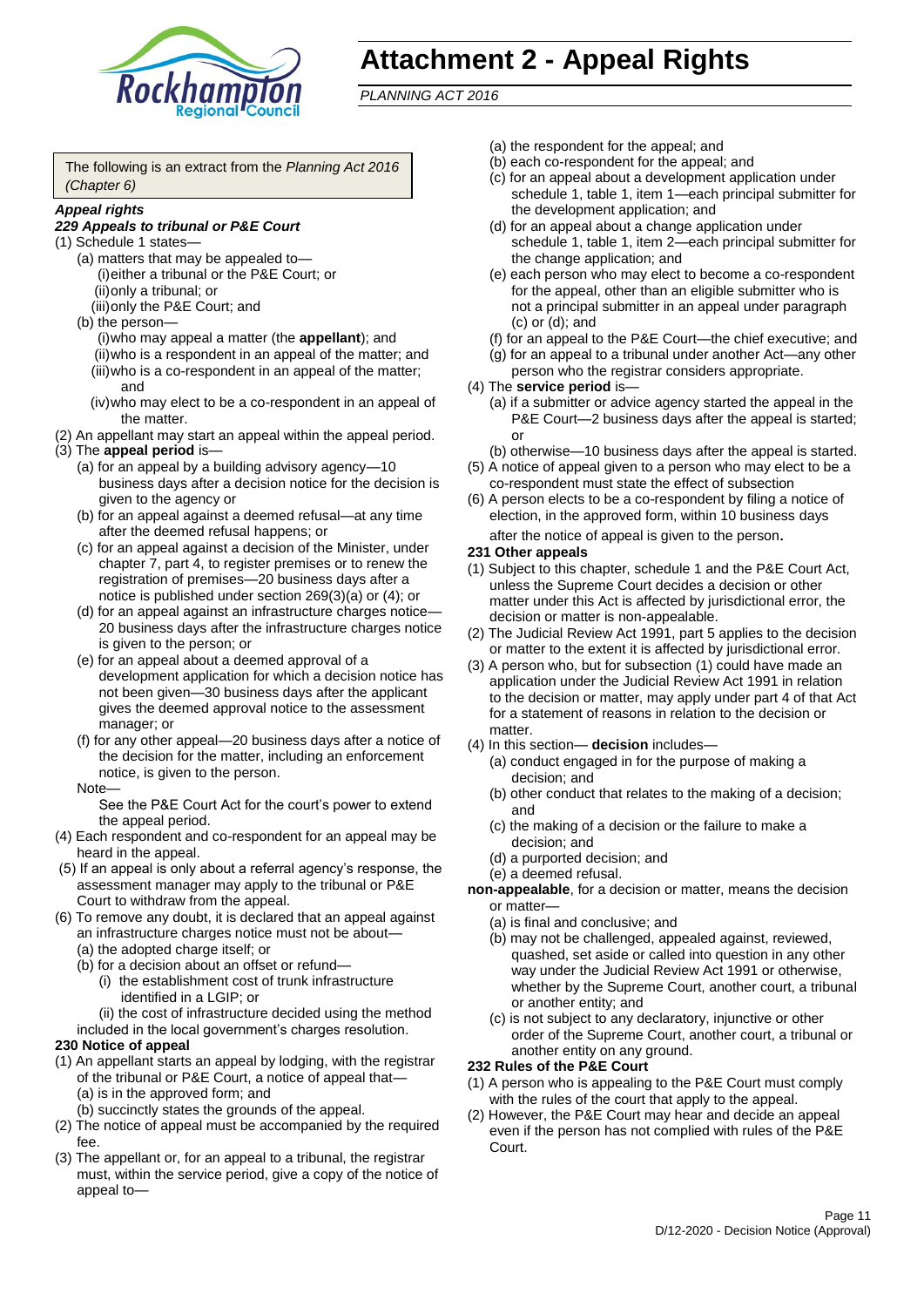

## **Appeal Rights**

*PLANNING ACT 2016*

## **Schedule 1**

#### **Appeals section 229 1 Appeal rights and parties to appeals**

- (1) Table 1 states the matters that may be appealed to—(a) the P&E court; or (b) a tribunal.
- (2) However, table 1 applies to a tribunal only if the matter involves—
	- (a) the refusal, or deemed refusal of a development application, for—
	- (i) a material change of use for a classified building; or
	- (ii) operational work associated with building work, a retaining wall, or a tennis court; or
	- (b) a provision of a development approval for—
	- (i) a material change of use for a classified building; or
- (ii) operational work associated with building work, a retaining wall, or a tennis court; or
	- (c) if a development permit was applied for—the decision to give a preliminary approval for—
		- (i) a material change of use for a classified building; or
	- (ii) operational work associated with building work, a retaining wall, or a tennis court; or
	- (d) a development condition if—
		- (i) the development approval is only for a material change of use that involves the use of a building classified under the Building Code as a class 2 building; and
		- (ii) the building is, or is proposed to be, not more than 3 storeys; and
		- (iii) the proposed development is for not more than 60 sole-occupancy units; or
	- (e) a decision for, or a deemed refusal of, an extension application for a development approval that is only for a material change of use of a classified building; or
	- (f) a decision for, or a deemed refusal of, a change application for a development approval that is only for a material change of use of a classified building; or
	- (g) a matter under this Act, to the extent the matter relates to—
		- (i) the Building Act, other than a matter under that Act that may or must be decided by the Queensland Building and Construction Commission; or
		- (ii) the Plumbing and Drainage Act, part 4 or 5; or
	- (h) a decision to give an enforcement notice in relation to a matter under paragraphs (a) to (g); or
	- (i) a decision to give an infrastructure charges notice; or
	- (j) the refusal, or deemed refusal, of a conversion application; or
	- (k) a matter that, under another Act, may be appealed to the tribunal; or
	- (l) a matter prescribed by regulation.
- (3) Also, table 1 does not apply to a tribunal if the matter

involves—

- (a) for a matter in subsection  $(2)(a)$  to  $(d)$ 
	- (i) a development approval for which the development application required impact assessment; and
	- (ii) a development approval in relation to which the assessment manager received a properly made submission for the development application; or
- (b) a provision of a development approval about the identification or inclusion, under a variation approval, of a matter for the development.
- (4) Table 2 states the matters that may be appealed only to the P&E Court.
- (5) Table 3 states the matters that may be appealed only to the tribunal.
- (6) In each table—
	- (a) column 1 states the appellant in the appeal; and
	- (b) column 2 states the respondent in the appeal; and
	- (c) column 3 states the co-respondent (if any) in the appeal; and
	- (d) column 4 states the co-respondents by election (if any) in the appeal.
- (7) If the chief executive receives a notice of appeal under section 230(3)(f), the chief executive may elect to be a corespondent in the appeal.

| Table 1<br>Appeals to the P&E Court and, for certain matters, to a tribunal                                                                                                                                                                                                                                                                    |                                                 |                        |                                |  |  |  |  |
|------------------------------------------------------------------------------------------------------------------------------------------------------------------------------------------------------------------------------------------------------------------------------------------------------------------------------------------------|-------------------------------------------------|------------------------|--------------------------------|--|--|--|--|
| 1. Development applications<br>An appeal may be made against-<br>(a) the refusal of all or part of the development application; or<br>(b) the deemed refusal of the development application; or<br>(c) a provision of the development approval; or<br>(d) if a development permit was applied for-the decision to give a preliminary approval. |                                                 |                        |                                |  |  |  |  |
| Column 1                                                                                                                                                                                                                                                                                                                                       | Column 2                                        | Column 3               | Column 4                       |  |  |  |  |
| Appellant<br>Co-respondent<br>Co-respondent by election<br>Respondent                                                                                                                                                                                                                                                                          |                                                 |                        |                                |  |  |  |  |
| (if any)<br>$($ if any $)$                                                                                                                                                                                                                                                                                                                     |                                                 |                        |                                |  |  |  |  |
| The applicant                                                                                                                                                                                                                                                                                                                                  | The assessment                                  | If the appeal is about | 1 A concurrence agency that is |  |  |  |  |
|                                                                                                                                                                                                                                                                                                                                                | not a co-respondent<br>a concurrence<br>manager |                        |                                |  |  |  |  |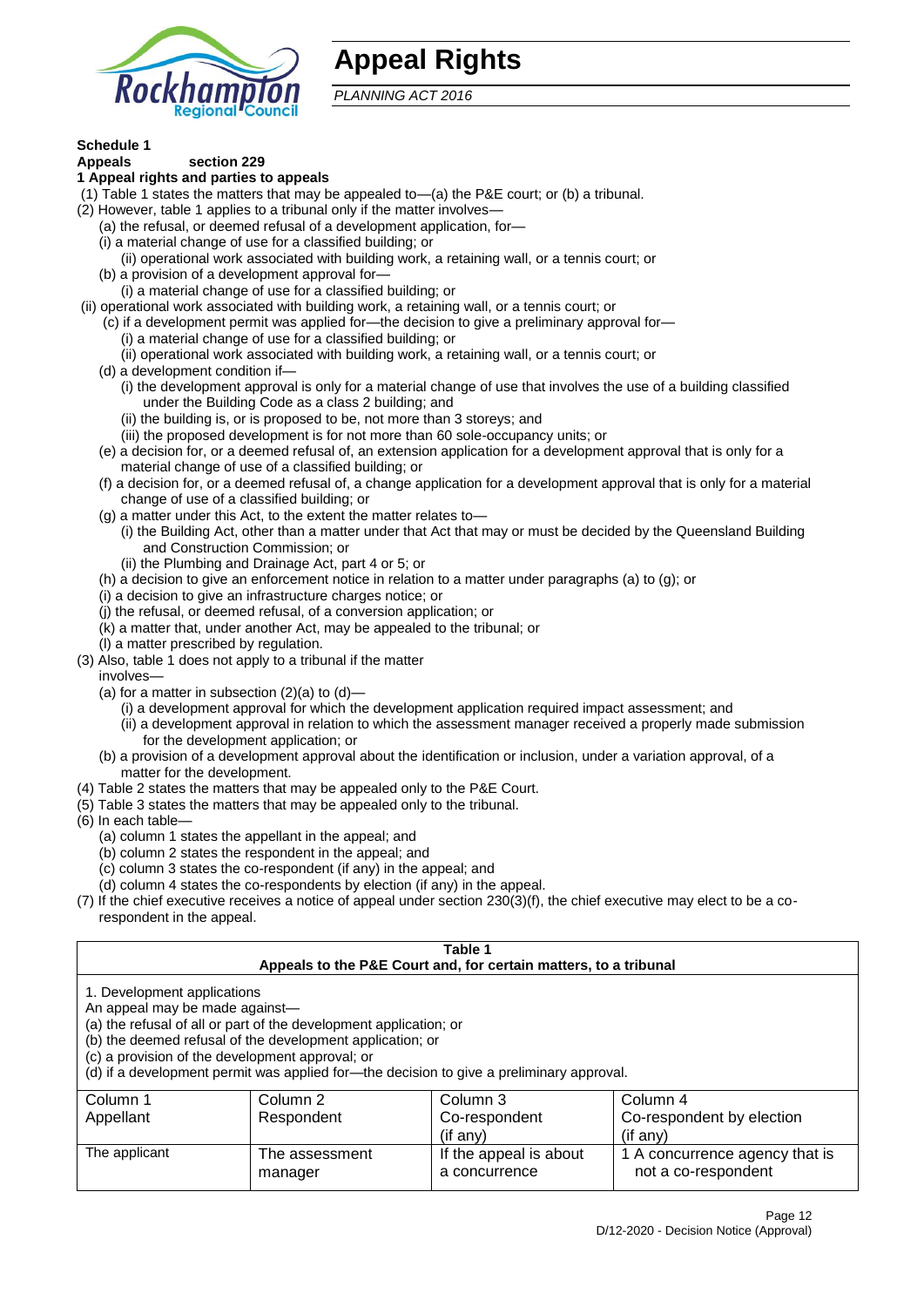| Table 1<br>Appeals to the P&E Court and, for certain matters, to a tribunal                                                                                                                                          |                                   |                                                                 |                                                                                                                                                                                                                                                                                                                                                 |  |
|----------------------------------------------------------------------------------------------------------------------------------------------------------------------------------------------------------------------|-----------------------------------|-----------------------------------------------------------------|-------------------------------------------------------------------------------------------------------------------------------------------------------------------------------------------------------------------------------------------------------------------------------------------------------------------------------------------------|--|
|                                                                                                                                                                                                                      |                                   | agency's referral<br>response-the<br>concurrence agency         | 2 If a chosen Assessment<br>manager is the respondent-<br>the prescribed assessment<br>manager<br>3 Any eligible advice agency for<br>the application<br>4 Any eligible submitter for the<br>application                                                                                                                                        |  |
| 2. Change applications<br>An appeal may be made against-<br>(b) a deemed refusal of a change application.                                                                                                            |                                   |                                                                 | (a) a responsible entity's decision for a change application, other than a decision made by the P&E court; or                                                                                                                                                                                                                                   |  |
| Column 1<br>Appellant                                                                                                                                                                                                | Column <sub>2</sub><br>Respondent | Column 3<br>Co-respondent<br>(if any)                           | Column 4<br>Co-respondent by election<br>(if any)                                                                                                                                                                                                                                                                                               |  |
| 1 The applicant<br>2 If the responsible<br>entity is the<br>assessment<br>manager-an<br>affected entity that<br>gave a pre-request<br>notice or response<br>notice                                                   | The responsible<br>entity         | If an affected entity<br>starts the appeal-the<br>applicant     | 1 A concurrence agency for the<br>development application<br>2 If a chosen assessment<br>manager is the respondent-<br>the prescribed assessment<br>manager<br>3 A private certifier for the<br>development application<br>4 Any eligible advice agency for<br>the change application<br>5 Any eligible submitter for the<br>change application |  |
| 3. Extension applications<br>An appeal may be made against-<br>(a) the assessment manager's decision about an extension application; or<br>(b) a deemed refusal of an extension application.                         |                                   |                                                                 |                                                                                                                                                                                                                                                                                                                                                 |  |
| Column 1<br>Appellant                                                                                                                                                                                                | Column <sub>2</sub><br>Respondent | Column 3<br>Co-respondent<br>(if any)                           | Column 4<br>Co-respondent by election<br>(if any)                                                                                                                                                                                                                                                                                               |  |
| 1 The applicant<br>1<br>$\overline{2}$<br>For a matter other<br>than a deemed<br>refusal of an<br>extension<br>application $-$ a<br>concurrence<br>agency, other than<br>the chief executive,<br>for the application | The assessment<br>manager         | If a concurrence<br>agency starts the<br>appeal - the applicant | If a chosen assessment<br>manager is the respondent – the<br>prescribed assessment manager                                                                                                                                                                                                                                                      |  |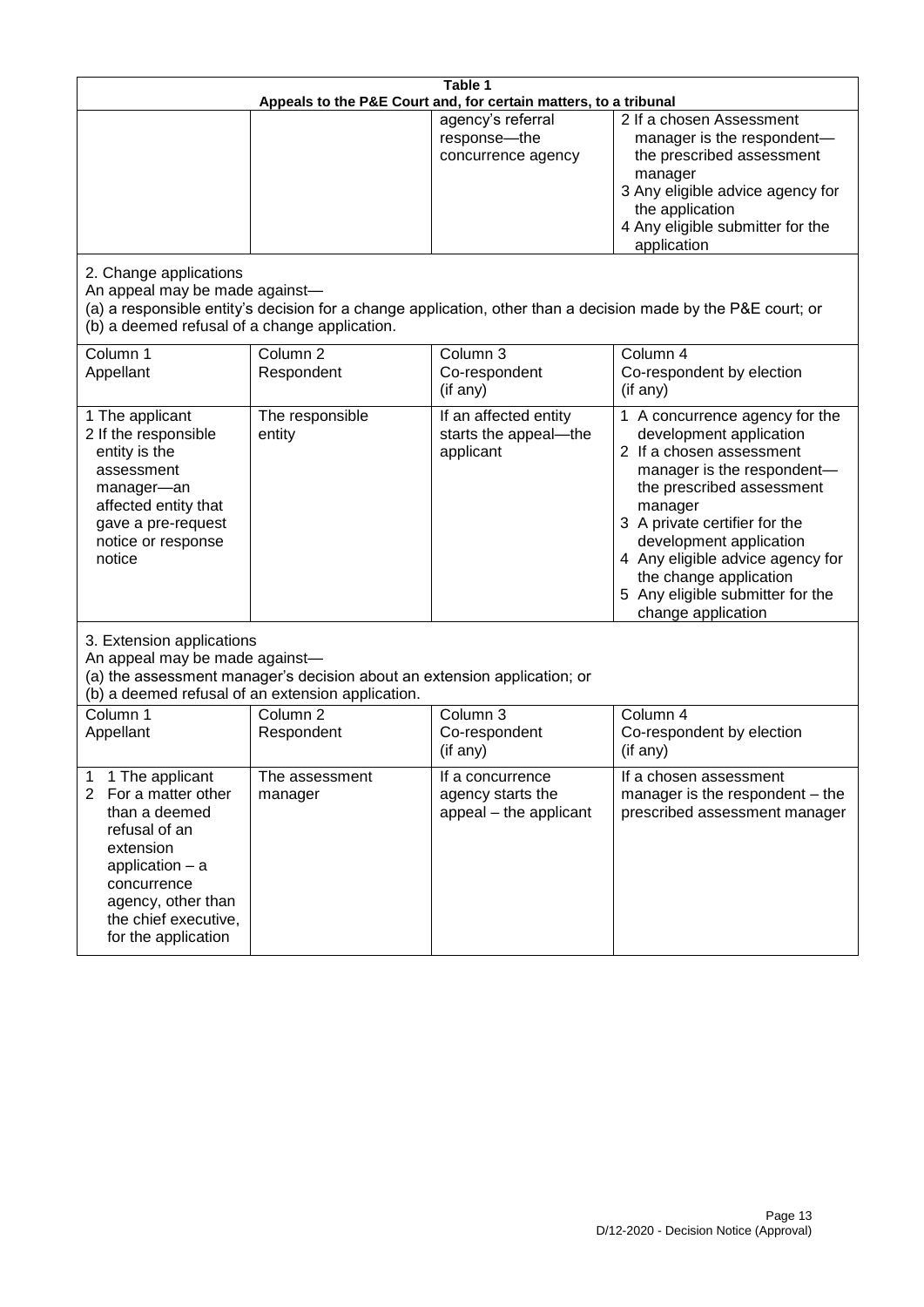#### **Table 1 Appeals to the P&E Court and, for certain matters, to a tribunal**

4. Infrastructure charges notices

- An appeal may be made against an infrastructure charges notice on 1 or more of the following grounds
- a) The notice involved an error relating to
	- (i) The application of the relevant adopted charge; or
- Examples of errors in applying an adopted charge
	- The incorrect application of gross floor area for a non-residential development
	- Applying an incorrect 'use category', under a regulation, to the development
	- (i) The working out of extra demands, for section 120; or
	- (ii) An offset or refund; or
- b) The was no decision about an offset or refund; or
- c) If the infrastructure charges notice states a refund will be given the timing for giving the refund; or
- d) The amount of the charge is so unreasonable that no reasonable relevant local government could have

## imposed the amount.

| Column 1<br>Appellant                                    | Column 2<br>Respondent                                                    | Column 3<br>Co-respondent<br>(if any) | Column 4<br>Co-respondent by election<br>$($ if any $)$ |
|----------------------------------------------------------|---------------------------------------------------------------------------|---------------------------------------|---------------------------------------------------------|
| The person given the<br>Infrastructure charges<br>notice | The local government<br>that gave the<br>infrastructure charges<br>notice | -                                     |                                                         |

5. Conversion applications

An appeal may be made against—

(a) the refusal of a conversion application; or

(b) a deemed refusal of a conversion application.

| Column 1      | Column 2                | Column 3       | Column 4                  |
|---------------|-------------------------|----------------|---------------------------|
| Appellant     | Respondent              | Co-respondent  | Co-respondent by election |
|               |                         | $($ if any $)$ | $($ if any $)$            |
|               |                         |                |                           |
| The applicant | The local government    | ۰              | $\overline{\phantom{a}}$  |
|               | to which the conversion |                |                           |
|               | application was made    |                |                           |

6. Enforcement notices

An appeal may be made against the decision to give an enforcement notice.

| Column 1                                   | Column 2                     | Column 3      | Column 4                                                                                                                                                                   |
|--------------------------------------------|------------------------------|---------------|----------------------------------------------------------------------------------------------------------------------------------------------------------------------------|
| Appellant                                  | Respondent                   | Co-respondent | Co-respondent by election                                                                                                                                                  |
|                                            |                              | (if any)      | (if any)                                                                                                                                                                   |
| The person given the<br>enforcement notice | The enforcement<br>authority |               | If the enforcement authority is<br>not the local government for<br>the premises in relation to which<br>the offence is alleged to have<br>happened-the local<br>government |

#### **Table 2 Appeals to the P&E Court only**

1. Appeals from tribunal

An appeal may be made against a decision of a tribunal, other than a decision under

section 252, on the ground of—

(a) an error or mistake in law on the part of the tribunal; or

(b) jurisdictional error.

| Column 1<br>Appellant                             | Column 2<br>Respondent                                    | Column 3<br>Co-respondent<br>$($ if any $)$ | Column 4<br>Co-respondent by election<br>$($ if any $)$ |
|---------------------------------------------------|-----------------------------------------------------------|---------------------------------------------|---------------------------------------------------------|
| A party to the<br>proceedings for the<br>decision | The other party to the<br>proceedings for the<br>decision | ۰                                           |                                                         |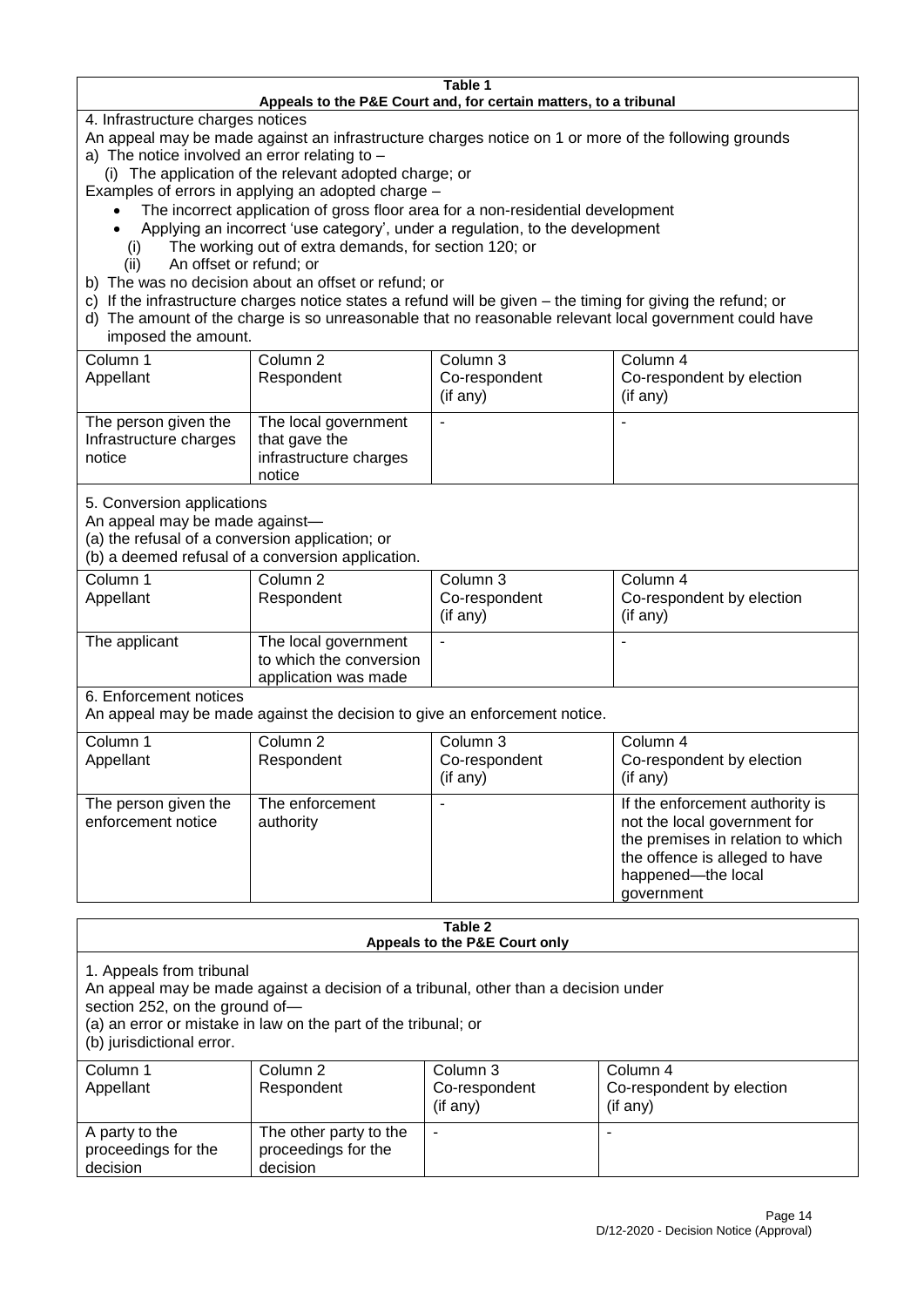#### **Table 2 Appeals to the P&E Court only**

2. Eligible submitter appeals

An appeal may be made against the decision to give a development approval, or an approval for a change application, to the extent that the decision relates to—

(a) any part of the development application for the development approval that required impact assessment; or (b) a variation request.

| Column 1                                                                                                                                                                                                                                                                                                                                                                                                           | Column 2                                                                                                                   | Column 3                                                                                                                | Column 4                                             |
|--------------------------------------------------------------------------------------------------------------------------------------------------------------------------------------------------------------------------------------------------------------------------------------------------------------------------------------------------------------------------------------------------------------------|----------------------------------------------------------------------------------------------------------------------------|-------------------------------------------------------------------------------------------------------------------------|------------------------------------------------------|
| Appellant                                                                                                                                                                                                                                                                                                                                                                                                          | Respondent                                                                                                                 | Co-respondent                                                                                                           | Co-respondent by election                            |
|                                                                                                                                                                                                                                                                                                                                                                                                                    |                                                                                                                            | (if any)                                                                                                                | (if any)                                             |
| 1 For a development<br>application-an<br>eligible submitter for<br>the development<br>application<br>2 For a change<br>application-an<br>eligible submitter for<br>the change<br>application                                                                                                                                                                                                                       | 1 For a development<br>application-the<br>assessment<br>manager<br>2 For a change<br>application-the<br>responsible entity | 1 The applicant<br>2 If the appeal is<br>about a concurrence<br>agency's referral<br>response-the<br>concurrence agency | Another eligible<br>submitter for the<br>application |
| 3. Eligible submitter and eligible advice agency appeals<br>An appeal may be made against a provision of a development approval, or failure to<br>include a provision in the development approval, to the extent the matter relates to-<br>(a) any part of the development application or the change application, for the development approval, that<br>required impact assessment; or<br>(b) a variation request. |                                                                                                                            |                                                                                                                         |                                                      |
| Column 1                                                                                                                                                                                                                                                                                                                                                                                                           | Column <sub>2</sub>                                                                                                        | Column 3                                                                                                                | Column 4                                             |
| Appellant                                                                                                                                                                                                                                                                                                                                                                                                          | Respondent                                                                                                                 | Co-respondent<br>(if any)                                                                                               | Co-respondent by election<br>(if any)                |
| 1 For a development                                                                                                                                                                                                                                                                                                                                                                                                | 1 For a development                                                                                                        | 1 The applicant                                                                                                         | Another eligible submitter for the                   |
| application-an                                                                                                                                                                                                                                                                                                                                                                                                     | application-the                                                                                                            | 2 If the appeal is                                                                                                      | application                                          |
| eligible submitter for                                                                                                                                                                                                                                                                                                                                                                                             | assessment                                                                                                                 | about a concurrence                                                                                                     |                                                      |

agency's referral response—the concurrence agency

4. Compensation claims

the development application 2 For a change application—an eligible submitter for

the change application 3 An eligible advice agency for the development application or change application

An appeal may be made against—

(a) a decision under section 32 about a compensation claim; or

manager 2 For a change

> application—the responsible entity

(b) a decision under section 265 about a claim for compensation; or

(c) a deemed refusal of a claim under paragraph (a) or (b).

| Column 1<br>Appellant                      | Column 2<br>Respondent                                 | Column 3<br>Co-respondent<br>(if any) | Column 4<br>Co-respondent by election<br>(if any) |
|--------------------------------------------|--------------------------------------------------------|---------------------------------------|---------------------------------------------------|
| A person dissatisfied<br>with the decision | The local<br>government to which<br>the claim was made |                                       |                                                   |
| 5. Registered premises                     |                                                        |                                       |                                                   |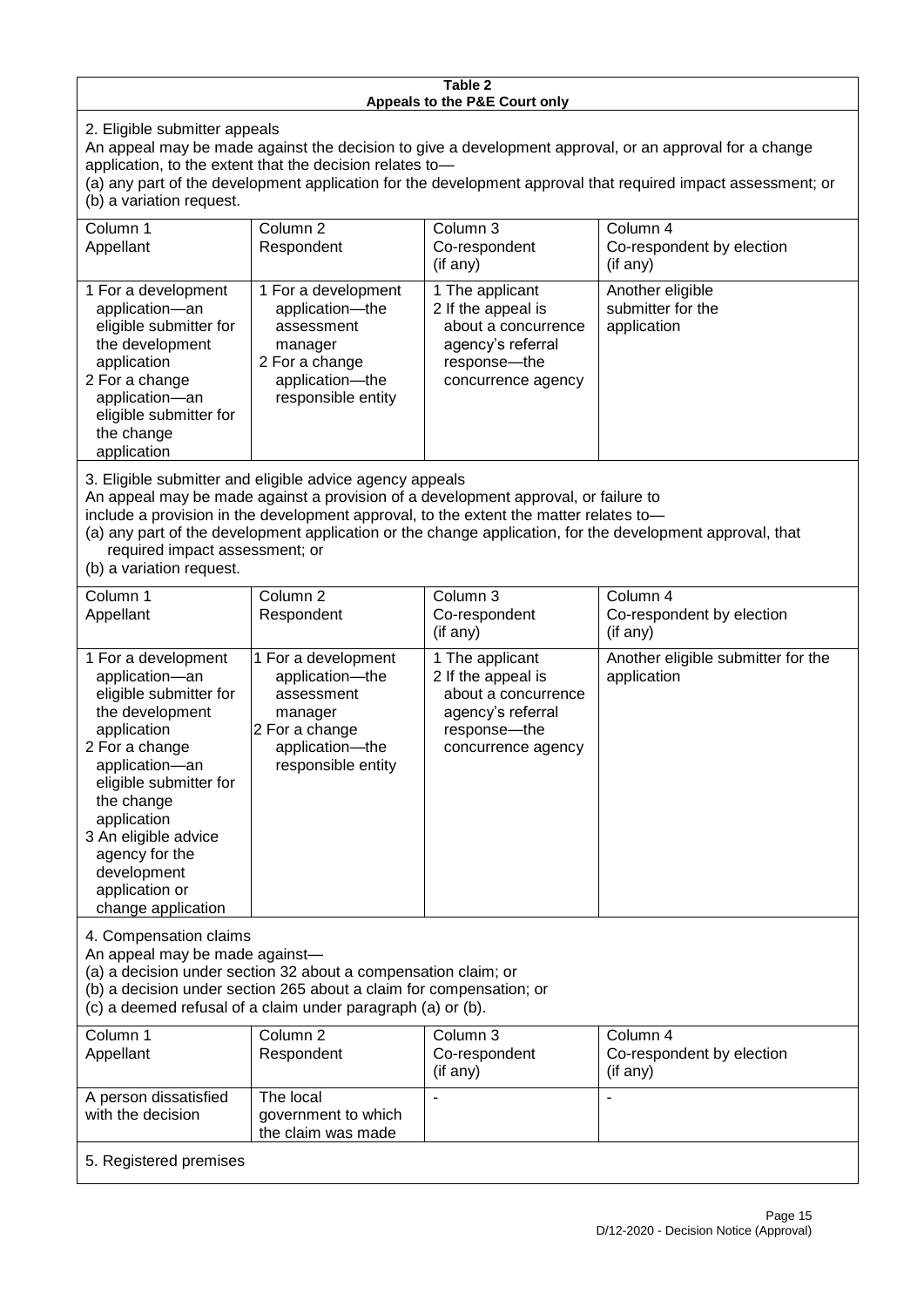| Table 2                                                                                                                                                                                                                                                                                                              |                                   |                                         |                                                                                                                                                                             |  |
|----------------------------------------------------------------------------------------------------------------------------------------------------------------------------------------------------------------------------------------------------------------------------------------------------------------------|-----------------------------------|-----------------------------------------|-----------------------------------------------------------------------------------------------------------------------------------------------------------------------------|--|
| Appeals to the P&E Court only<br>An appeal may be made against a decision of the Minister under chapter 7, part 4.                                                                                                                                                                                                   |                                   |                                         |                                                                                                                                                                             |  |
| Column 1<br>Appellant                                                                                                                                                                                                                                                                                                | Column <sub>2</sub><br>Respondent | Column 3<br>Co-respondent<br>(if any)   | Column 4<br>Co-respondent by election<br>(if any)                                                                                                                           |  |
| 1 A person given a<br>decision notice about<br>the decision<br>2 If the decision is to<br>register premises or<br>renew the<br>registration of<br>premises-an owner<br>or occupier of<br>premises in the<br>affected area for the<br>registered premises<br>who is dissatisfied<br>with the decision                 | The Minister                      | $\blacksquare$                          | If an owner or occupier starts the<br>appeal - the owner of the<br>registered premises                                                                                      |  |
| 6. Local laws<br>An appeal may be made against a decision of a local government, or conditions applied,<br>under a local law about-<br>(a) the use of premises, other than a use that is the natural and ordinary consequence of prohibited<br>development; or<br>(b) the erection of a building or other structure. |                                   |                                         |                                                                                                                                                                             |  |
| Column 1<br>Appellant                                                                                                                                                                                                                                                                                                | Column <sub>2</sub><br>Respondent | Column 3<br>Co-respondent<br>(if any)   | Column 4<br>Co-respondent by election<br>(if any)                                                                                                                           |  |
| A person who-<br>(a) applied for the<br>decision; and<br>(b) is dissatisfied with<br>the decision or<br>conditions.                                                                                                                                                                                                  | The local government              | $\overline{\phantom{a}}$                |                                                                                                                                                                             |  |
|                                                                                                                                                                                                                                                                                                                      |                                   | Table 3<br>Appeals to the tribunal only |                                                                                                                                                                             |  |
| 1. Building advisory agency appeals<br>An appeal may be made against giving a development approval for building work to the extent the building<br>work required code assessment against the building assessment provisions.                                                                                         |                                   |                                         |                                                                                                                                                                             |  |
| Column 1<br>Appellant                                                                                                                                                                                                                                                                                                | Column <sub>2</sub><br>Respondent | Column 3<br>Co-respondent<br>(if any)   | Column 4<br>Co-respondent by election<br>(if any)                                                                                                                           |  |
| A building advisory<br>agency for the<br>development application<br>related to the approval                                                                                                                                                                                                                          | The assessment<br>manager         | The applicant                           | 1 A concurrence agency for the<br>development application<br>related to the approval<br>2 A private certifier for the<br>development application<br>related to the approval |  |
| 3. Certain decisions under the Building Act and the Plumbing and Drainage Act<br>An appeal may be made against a decision under-<br>(a) the Building Act, other than a decision made by the Queensland Building and Construction Commission; or<br>(b) the Plumbing and Drainage Act, part 4 or 5.                   |                                   |                                         |                                                                                                                                                                             |  |
| Column 1<br>Appellant                                                                                                                                                                                                                                                                                                | Column <sub>2</sub><br>Respondent | Column 3<br>Co-respondent<br>(if any)   | Column 4<br>Co-respondent by election<br>(if any)                                                                                                                           |  |